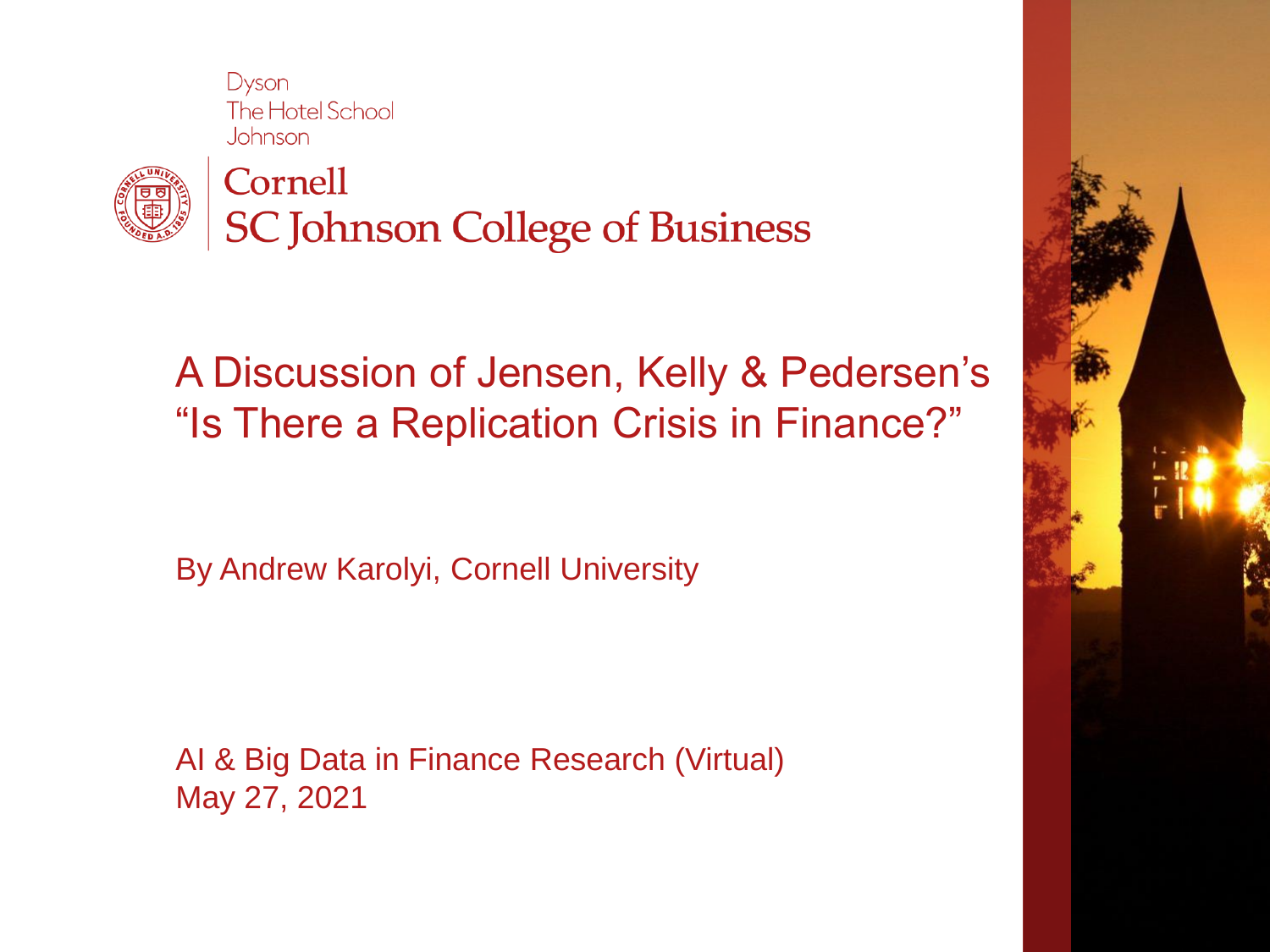## **Why is this Jensen et al study important?**

- A crisis of confidence exists in many disciplines of science; finance included!
- Opening paragraph throws down the challenges: No internal validity (Hou et al.), no external validity (Harvey et al.)

*"We conclude that neither criticism is tenable and that the collective body of factor research is both internally and externally valid."* 

- Open Science Movement is challenging us to advance
- Responsible Research in Business & Management Network [\(www.rrbm.network](http://www.rrbm.network/)), AACSB is compelling change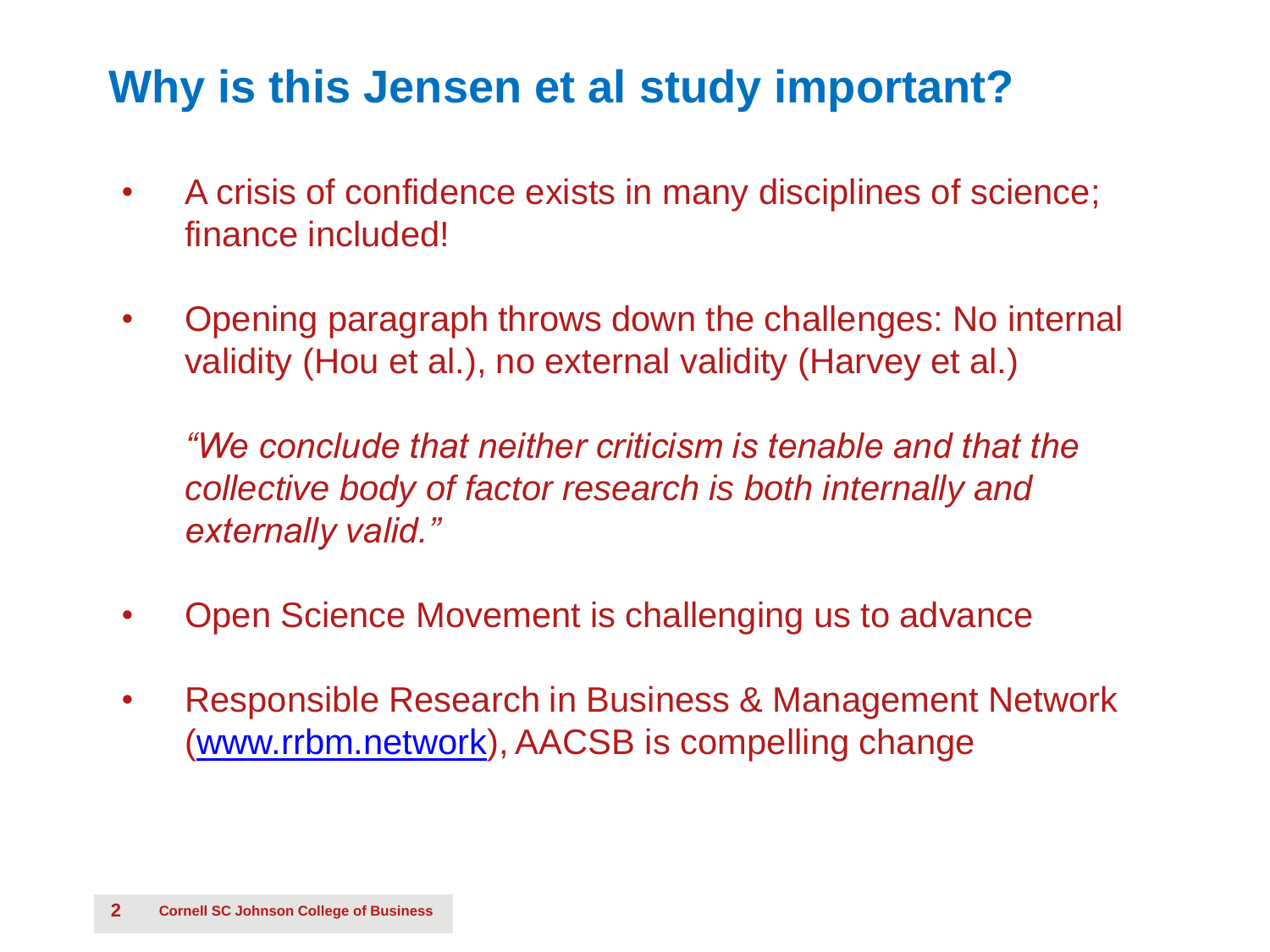## **Two additional perspectives**

- **Perspective #2 – A Recovering Bayesian Speaks Up**
	- Heirarchical Bayes, including empirical Bayes methods for priors/hyper-priors, well known before 2013 book on Bayesian Data Analysis by Andrew Gelman
	- Including classic Finance applications in the 1970s
- **Perspective #3 – A Proud International Asset Pricer Speaks**
	- Love the breadth of study of 153 factors in 93 countries across decades of monthly stock returns
	- Vast literature offers lots of protocols on building databases
	- Partial segmentation models can help here